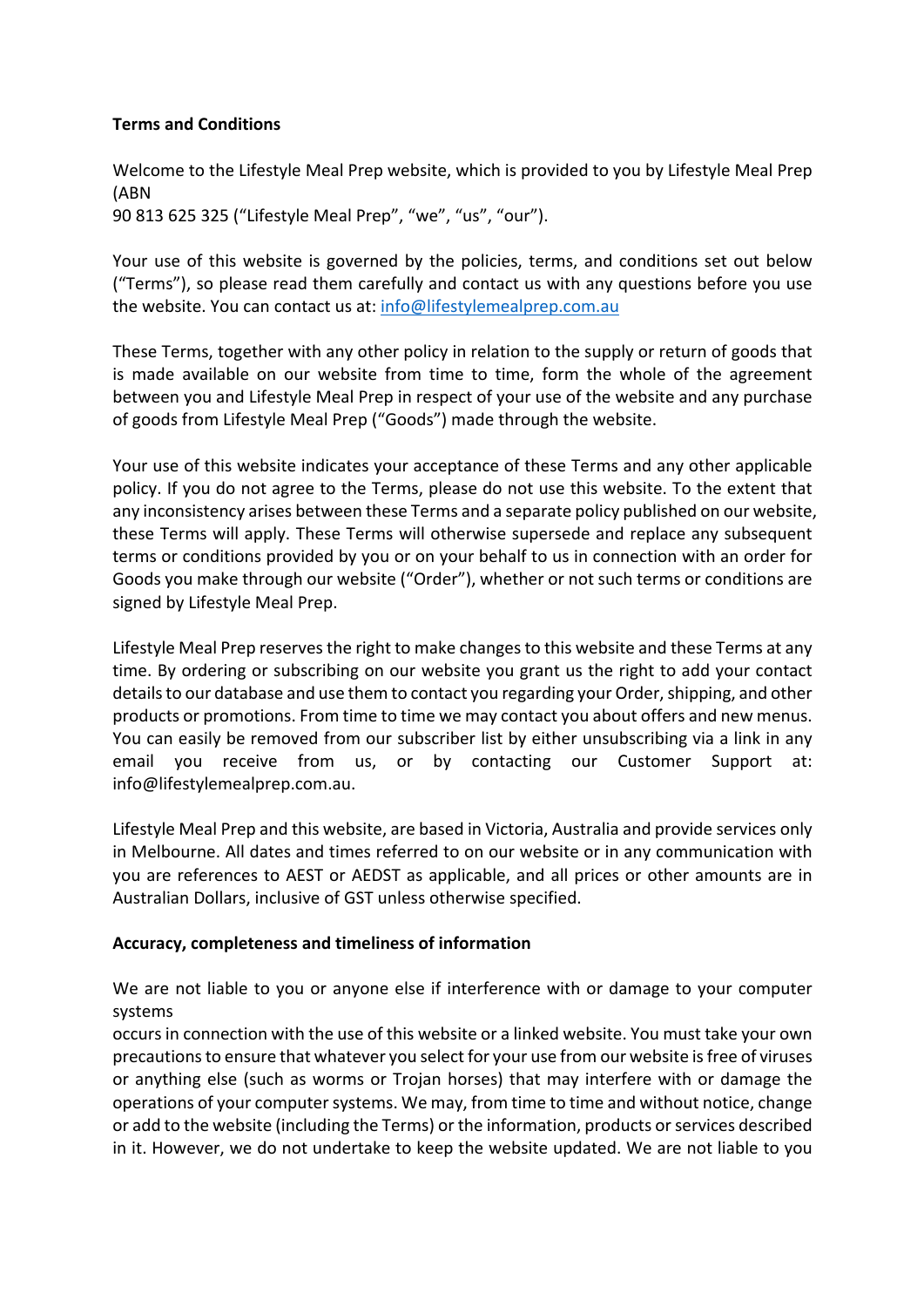or anyone else if errors occur in the information on the website or if that information is not up-to date.

### **Your Status**

By placing an order through our site, you warrant that you are at least 18 years old and you are

residing in Australia.

#### **Meal orders**

When you purchase a product or service from us, we may request certain personal identifiable

information from you. You may be required to provide contact information (such as name,email, and delivery address) and financial information (such as credit card number, expiration date and CCV). All details are secure & Lifestyle Meal Prep will simply process the customer's previous order in the system.

#### **Free Delivery**

Free Delivery is available within 32km radius of Melbourne CBD. A delivery fee of \$5.00 will occur to further locations.

#### **Delivery**

We only deliver to addresses within Victoria. We can reject an order if the location is too far to be delivered.

We do deliveries on the weekend however in special cases we are able to deliver on the weekdays. When filling out the Ordering Form please specify if there are any Delivery Instructions.

We will aim to deliver on the day specified. However, if an event occurs that is beyond our reasonable control, then we may not be able to do so and will not be liable to you or any other

person for any such delay. In this instance, we will endeavour to provide you with notice of the

delay as soon as reasonably possible.

We will deliver the Products to the front door at the relevant Delivery Address. If you ask us to deliver inside a premise or building at the Delivery Address and we agree to do so, then you are responsible for any loss or damage suffered by us in connection with our delivery of the Products beyond the front door of the Delivery Address. You must make all appropriate arrangements to assist and allow us to deliver your order, including obtaining any prior security, or other, approvals which may apply to your delivery location.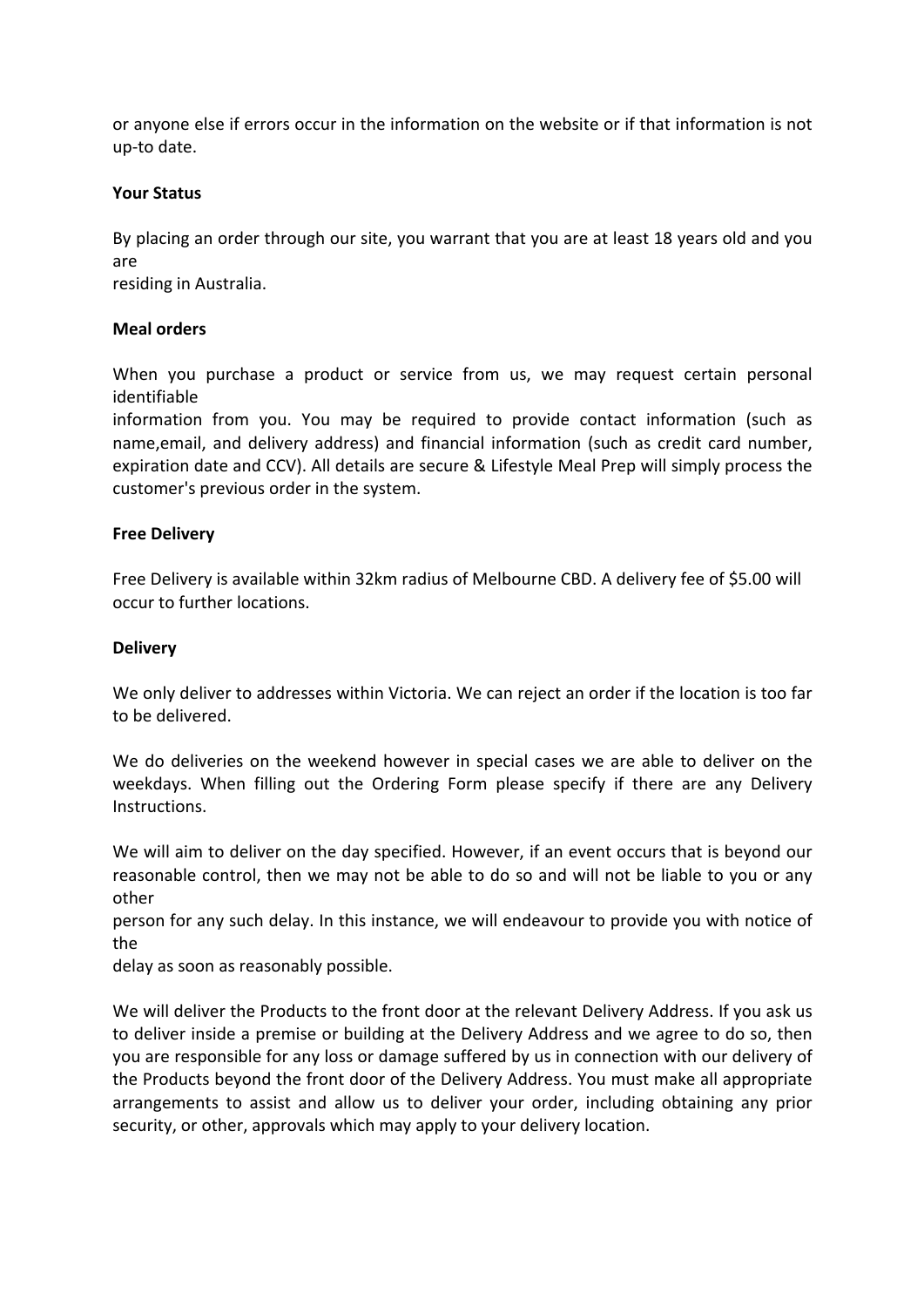Lifestyle Meal Prep accepts no liability or responsibility for incorrectly placed orders. Nor do we accept liability or responsibility for delivery details which are incorrectly supplied, or you fail to supply.

If you will not be at home at the expected delivery time, we recommend you nominate a cool safe place for delivery of your order. If you do not provide a specific place for delivery, Lifestyle Meal Prep will leave your order at your front door. If you advise Lifestyle Meal Prep of any specific delivery instructions in your order, Lifestyle Meal Prep will endeavour to comply with these instructions to the extent reasonably within its control.

You will be responsible for your order from the time we deliver your products to the nominated

address. We accept no liability or responsibility for any product once the product has been delivered to you.

You understand that Lifestyle Meal Prep may need to change your delivery date and time from time to time. We will notify you as soon as reasonably practicable if your delivery date and time changes for any reason.

### **Acceptance or rejection of an order**

We reserve the right to accept or reject your order for any reason, including if the requested Product is not available.

If we reject an order placed through the Site, then we will endeavour to notify you of that rejection at the time you place the order or within a reasonable time after you submit your order.

### **Risk and Title**

The Products will be at your risk from the time of delivery.

Ownership of the Products will only pass to you when we receive full payment of all sums due in respect of the Products, including delivery charges.

### **Promotions and Giveaways**

We are always looking for ways to make our customers smile, and as such, we often run promotions and giveaways. For certain campaigns, promotions or contests, additional terms and conditions may apply. If you want to participate in such a campaign, promotion or contest, you must agree to the relevant terms and conditions applicable to that campaign, promotion or contest. In case of any inconsistency between such terms and conditions and these terms, those terms and conditions will prevail.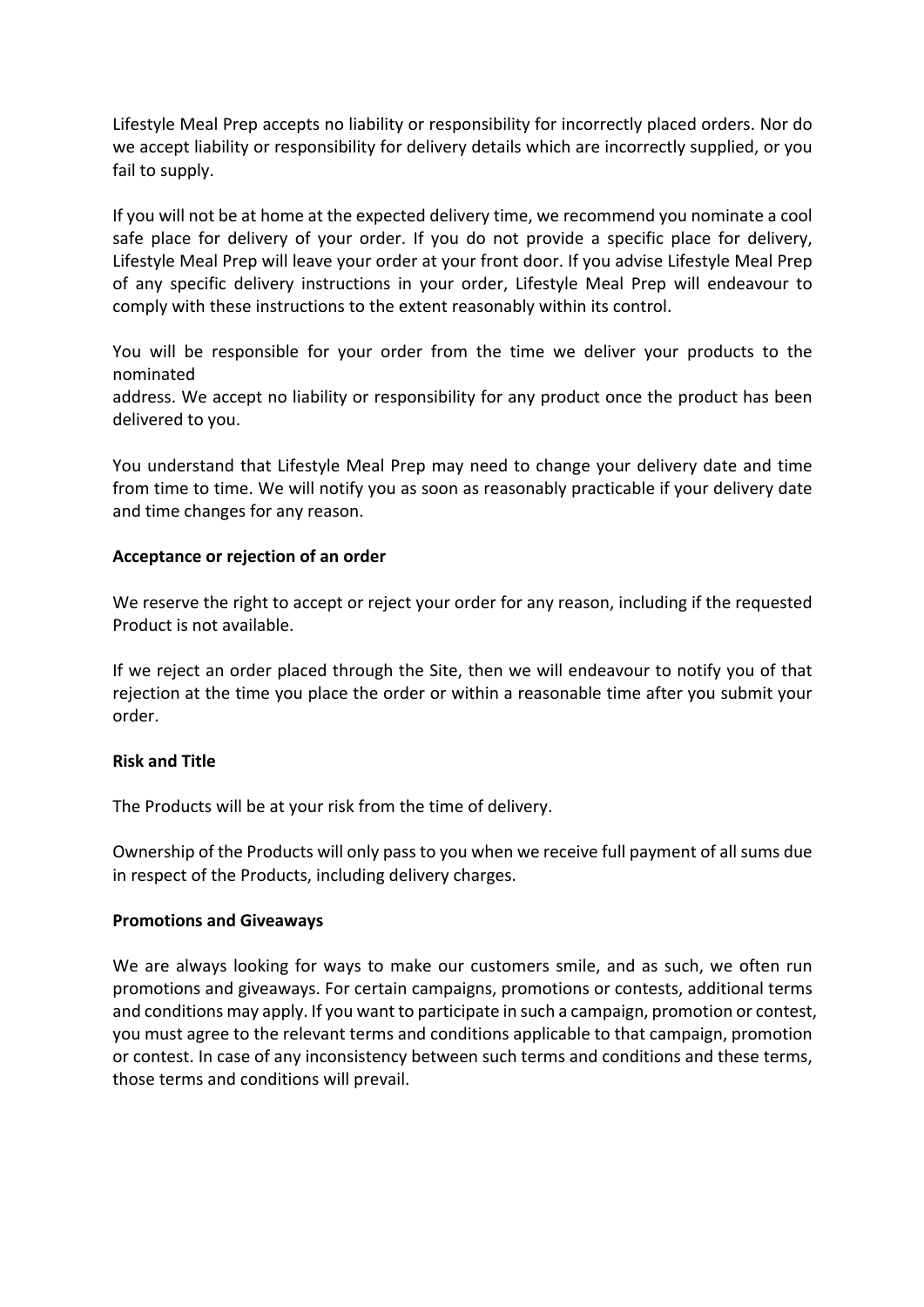### **Price and Payment**

The price of the Products and our delivery charges will be as quoted on the Website from time to time, except in cases of obvious error. We may change Product prices and delivery charges at any time, but changes will not affect orders in respect of which we have already sent you a Dispatch Confirmation. Payment for all orders must be by cash on delivery, bank transfer, credit/debit card (fees may apply). Any transactions or purchases online can be made via American Express, MasterCard and Visa.

### **Subscription**

Once you sign up for our Subscription (direct debit service) you will be charged on the same day every week or fortnight. The charge day depends on the day you placed your order and will be listed on your profile. Please note, that if your card is declined the charge dates may vary.

To make any changes, pause your order or have any alterations, you must give us notice by Tuesday midnight before next week's delivery. To do so, please email Lifestyle Meal Prep at info@lifestylemealprep.com.au

You can cancel your direct debit at any time. However, please note that any payments already taken from your account for processed orders cannot be cancelled and will not be refunded.

All payments have to be made before your purchase can be delivered. When paying by card, if you have insufficient funds in your account or the card declines - the purchase will not go through. For direct transfers, your meals will only be delivered once the transfer has been completed.

### **Warranties and Disclaimers**

To the maximum extent permitted by law, including the Australian Consumer Law, we make no warranties or representations about this website or the Content, including but not limited to

warranties or representations that they will be complete, accurate or up-to-date, that access will be uninterrupted or error-free or free from viruses, or that this website will be secure.

We reserve the right to restrict, suspend or terminate without notice your access to this website, any Content, or any feature of this website at any time without notice and we will not be responsible for any loss, cost, damage or liability that may arise as a result.

You expressly agree that your use of, or inability to use, the service is at your sole risk. The service and all products and services delivered to you through the service are (except as expressly stated by us) provided 'as is' and 'as available' for your use, without any representation, warranties or conditions of any kind, either express or implied, including all implied warranties or conditions of merchantability, merchantable quality, fitness for a particular purpose, durability, title, and noninfringement.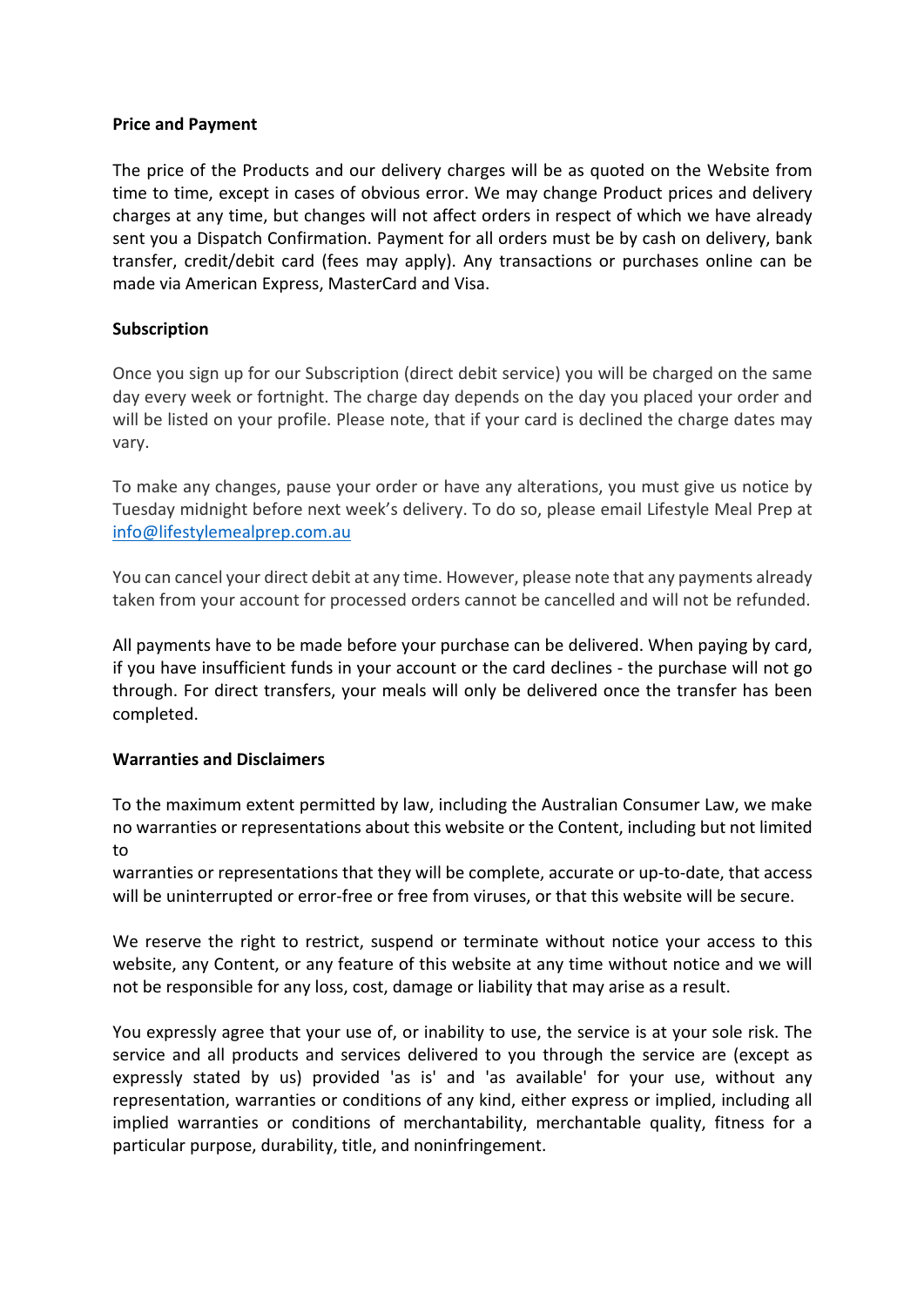## **Liability**

To the maximum extent permitted by law, including the Australian Consumer Law, in no event shall we be liable for any direct and indirect loss, damage or expense – irrespective of the manner in which it occurs – which may be suffered due to your use of our website and/or the information or materials contained on it, or as a result of the inaccessibility of this website and/or the fact that certain information or materials contained on it are incorrect, incomplete or not up-to-date.

## **Allergies & Pregnancy Related**

Lifestyle Meal Prep strongly suggests that you consult your Doctor prior to consuming Lifestyle Meal Prep. Please let us know on the ordering form if You have any diet requirements or allergies. While Lifestyle Meal Prep takes all due care to keep allergy prone ingredients out of certain meals, please be aware they may still be present.

Lifestyle Meal Prep accepts no liability whatsoever to any allergic reaction by a Customer as a result of consuming a Lifestyle Meal Prep meal/product - this also applies to expecting mothers.

## **Disputes**

All disputes to be lodged at info@lifestylemealprep.co.au in writing, explaining the details of the dispute. Intellectual property rights. Unless otherwise indicated, we own or license from third parties all rights, title and interest (including copyright, designs, patents, trademarks and other intellectual property rights) in this website and in all of the material (including all text, graphics, logos, audio and software) made available on this website (Content).

Your use of this website and use of and access to any Content does not grant or transfer any rights, title or interest to you in relation to this website or the Content. However, we do grant you a licence to access the website and view the Content on the terms and conditions set out in this Agreement and, where applicable, as expressly authorised by us and/or our third party licensors. Any reproduction or redistribution of this website or the Content is prohibited and may result in civil and criminal penalties.

In addition, you must not copy the Content to any other server, location or support for publication, reproduction or distribution is expressly prohibited. All other use, copying or reproduction of this website, the Content or any part of it is prohibited, except to the extent permitted by law.

### **Events outside our control**

We will not be liable or responsible for any failure to perform, or delay in performance of, any of our obligations under a Contract that is caused by events outside our reasonable control (Force Majeure Event).